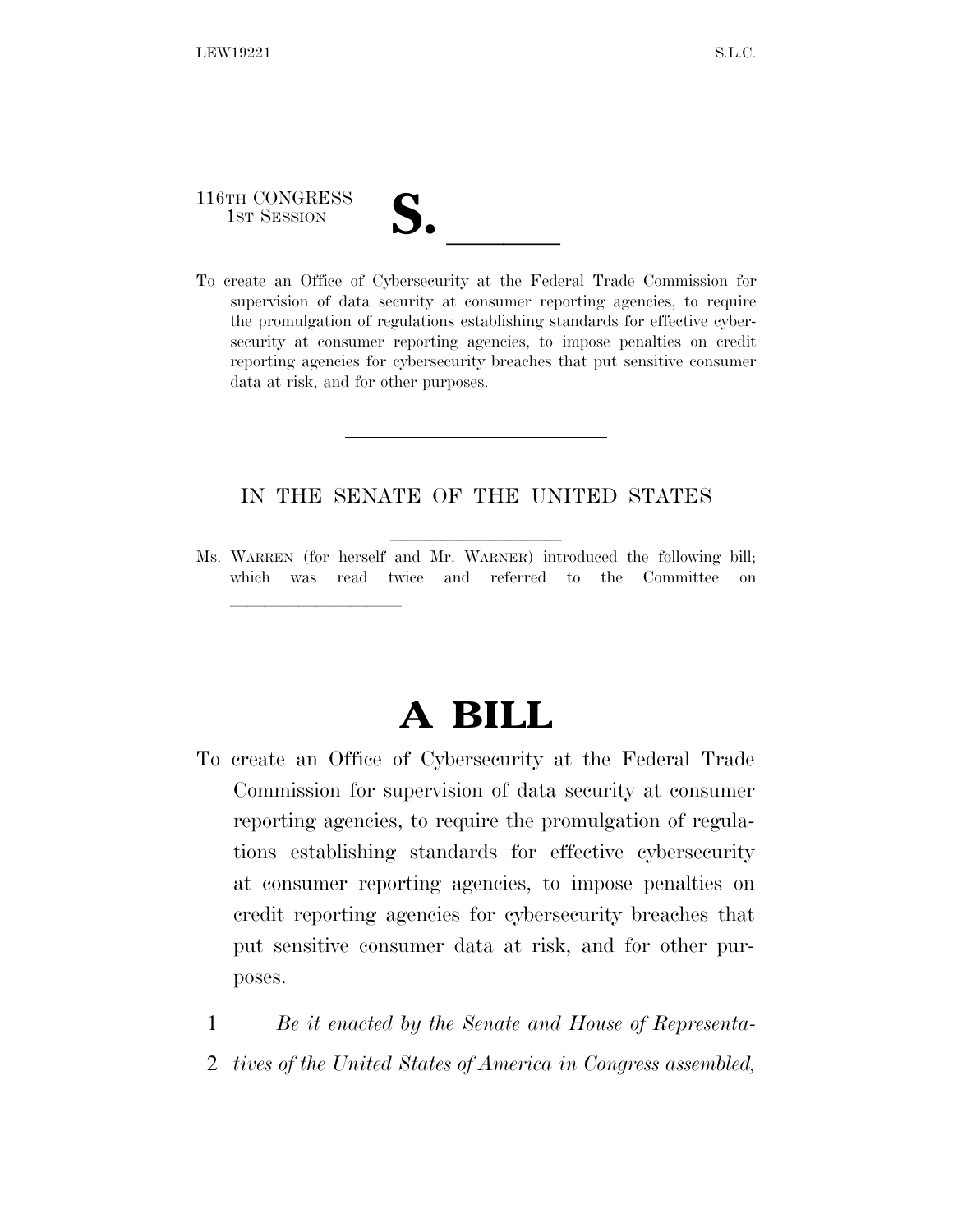#### **SECTION 1. SHORT TITLE.**

 This Act may be cited as the ''Data Breach Preven-tion and Compensation Act of 2019''.

#### **SEC. 2. DEFINITIONS.**

In this Act:

 (1) AFFECTED CONSUMER.—The term ''af- fected consumer'' means any individual to whom personally identifying information pertains that was, or that may have been, affected by a covered breach.

 (2) AGENCY.—The term ''agency'' has the meaning given the term in section 551 of title 5, United States Code.

 (3) CAREER APPOINTEE.—The term ''career appointee'' has the meaning given the term in sec-tion 3132(a) of title 5, United States Code.

 (4) COMMISSION.—The term ''Commission'' means the Federal Trade Commission.

 (5) CONSUMER REPORT; CONSUMER REPORTING AGENCY.—The terms ''consumer report'' and ''con- sumer reporting agency'' have the meanings given the terms in section 603 of the Fair Credit Report-ing Act (15 U.S.C. 1681a).

 (6) COVERED BREACH.—The term ''covered breach'' means any instance in which not less than 1 piece of personally identifying information held by a covered consumer reporting agency is exposed, or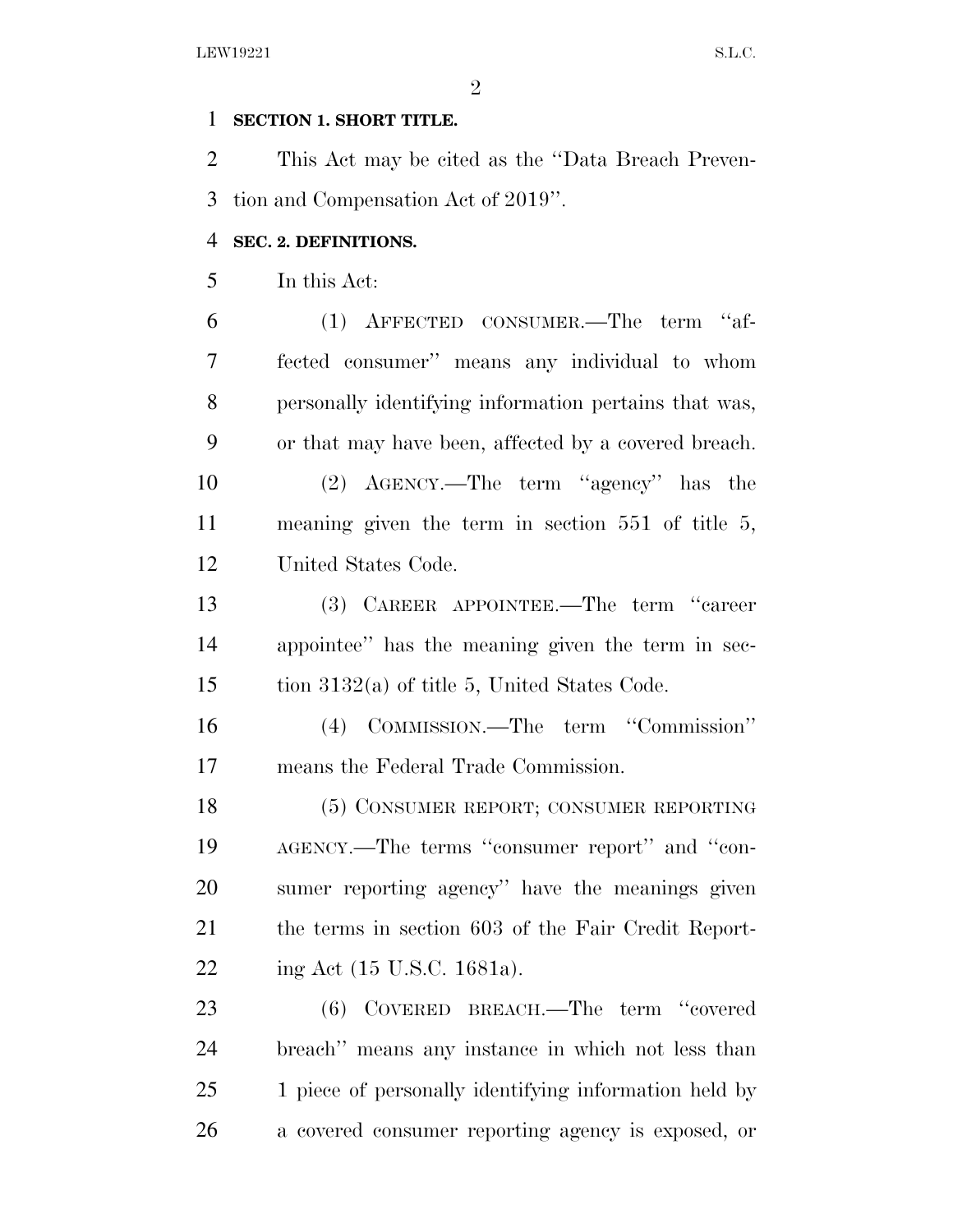| $\mathbf{1}$   | is reasonably likely to have been exposed, to an un- |
|----------------|------------------------------------------------------|
| $\overline{2}$ | authorized party.                                    |
| 3              | (7) COVERED CONSUMER REPORTING AGEN-                 |
| $\overline{4}$ | CY.—The term "covered consumer reporting agency"     |
| 5              | means-                                               |
| 6              | (A) a consumer reporting agency described            |
| 7              | in section $603(p)$ of the Fair Credit Reporting     |
| 8              | Act $(15 \text{ U.S.C. } 1681a(p))$ ; or             |
| 9              | (B) a consumer reporting agency that                 |
| 10             | earns not less than $$7,000,000$ in annual rev-      |
| 11             | enue from the sale of consumer reports.              |
| 12             | (8) DETAIL.—The term "detail" means a tem-           |
| 13             | porary assignment of an employee to a different po-  |
| 14             | sition for a specified period, with the employee re- |
| 15             | turning to the regular duties of the employee at the |
| 16             | end of the specified period.                         |
| 17             | (9) DIRECTOR.—The term "Director" means              |
| 18             | the Director of the Office.                          |
| 19             | $(10)$ OFFICE.—The term "Office" means the           |
| 20             | Office of Cybersecurity established under section    |
| 21             | 3(a).                                                |
| 22             | (11)<br>PERSONALLY IDENTIFYING<br><b>INFORMA-</b>    |
| 23             | TION.—The term "personally identifying informa-      |
| 24             | tion" means, with respect to an individual—          |
|                |                                                      |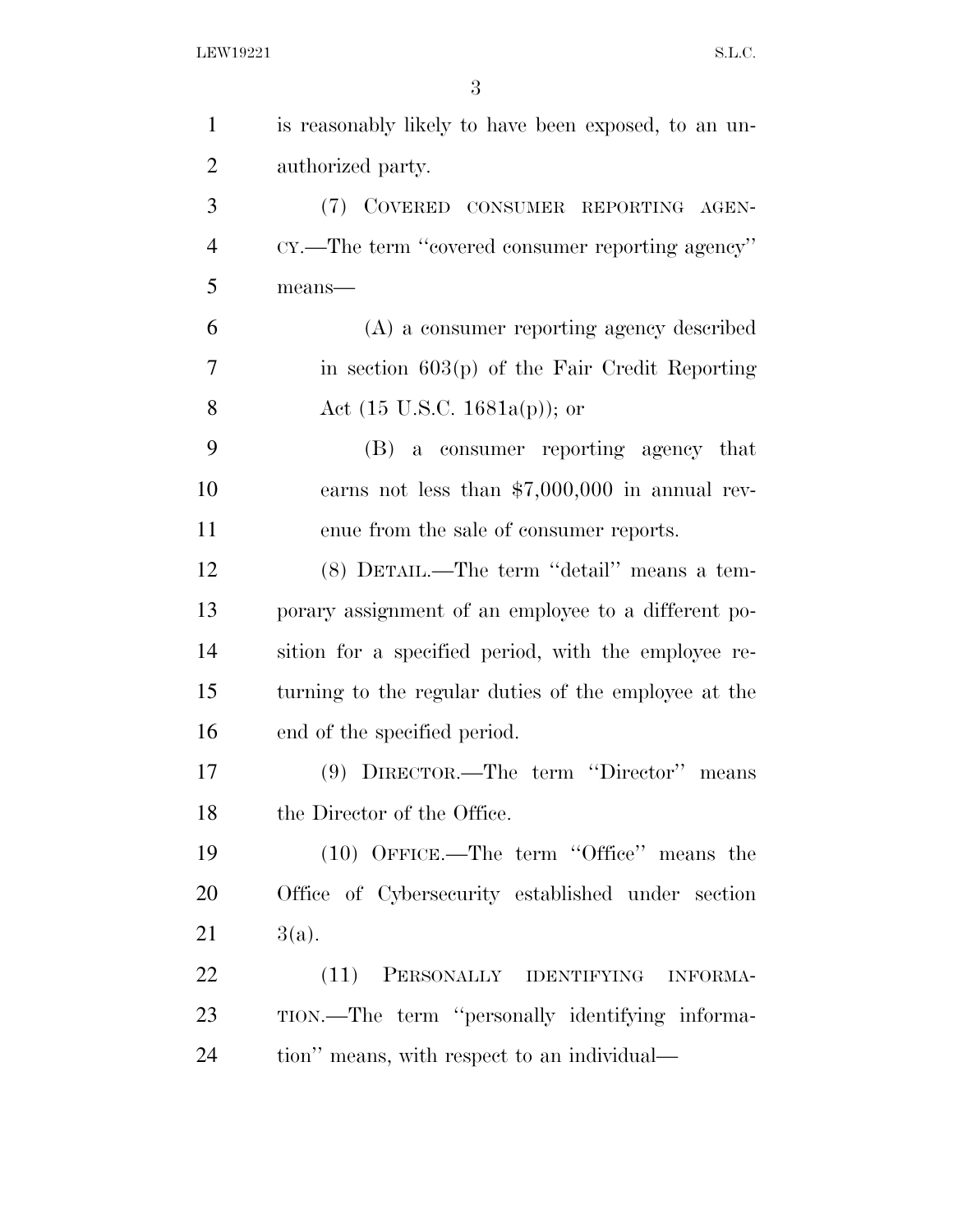| $\mathbf{1}$   | (A) the social security number of the indi-        |
|----------------|----------------------------------------------------|
| $\overline{2}$ | vidual;                                            |
| 3              | (B) a driver's license number of the indi-         |
| $\overline{4}$ | vidual;                                            |
| 5              | (C) a passport number of the individual;           |
| 6              | (D) an alien registration number or other          |
| 7              | government-issued unique identification number     |
| 8              | of the individual;                                 |
| 9              | (E) unique biometric data, such as a               |
| 10             | faceprint, a fingerprint, a voice print, an iris   |
| 11             | image, or any other unique physical representa-    |
| 12             | tion of the individual;                            |
| 13             | $(F)$ the first and last name of the indi-         |
| 14             | vidual, or the first initial of the first name and |
| 15             | the last name of the individual, in combination    |
| 16             | with any information that relates to—              |
| 17             | (i) the past, present, or future phys-             |
| 18             | ical or mental health or condition of the in-      |
| 19             | dividual; or                                       |
| 20             | (ii) the provision of health care to, or           |
| 21             | a diagnosis of, the individual;                    |
| 22             | $(G)(i)$ a financial account number, debit         |
| 23             | eard number, or credit card number of the indi-    |
| 24             | vidual; or                                         |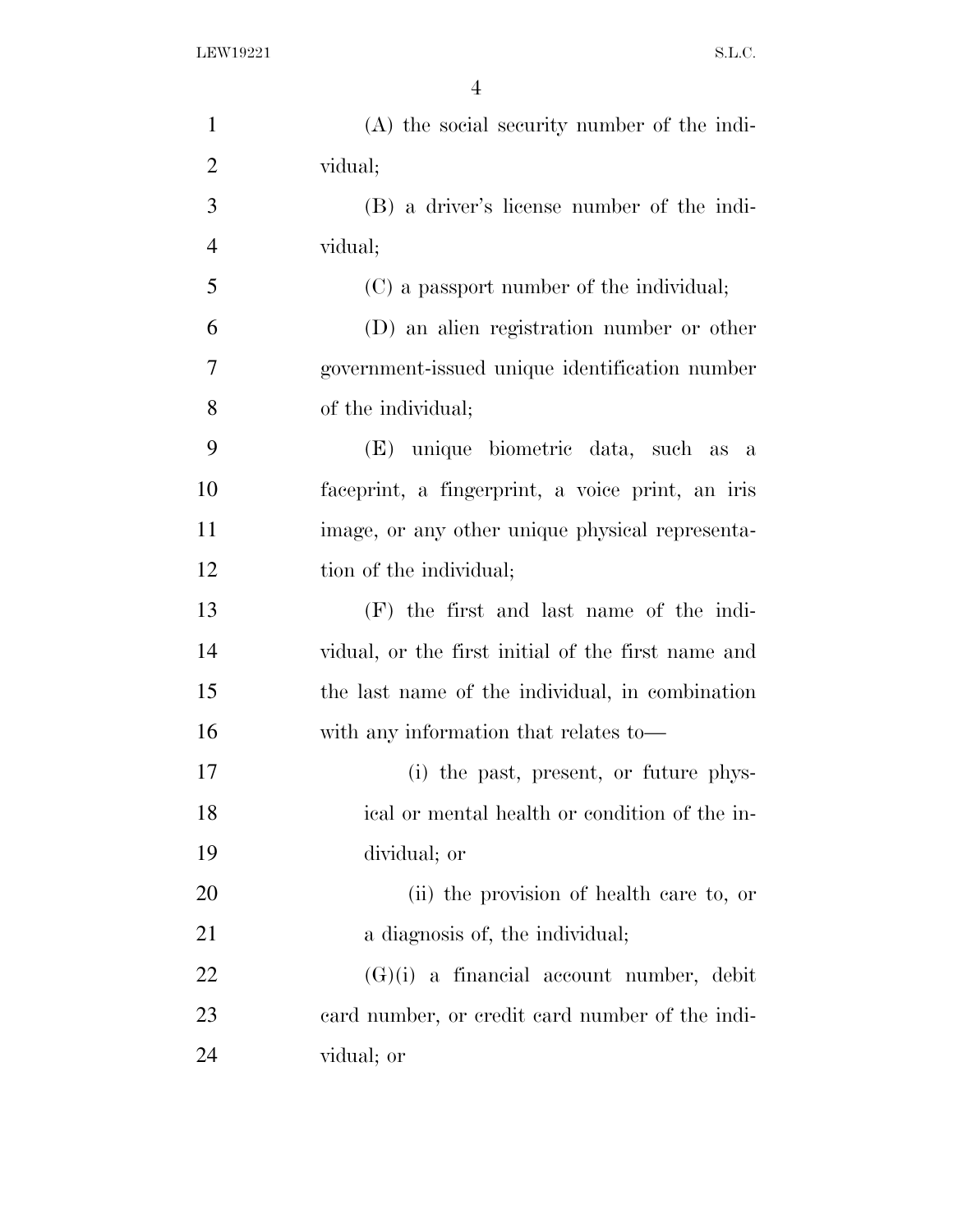| $\mathbf{1}$   | (ii) any passe ode required to access an ac-           |
|----------------|--------------------------------------------------------|
| $\overline{2}$ | count described in clause (i); and                     |
| 3              | (H) such additional information, as deter-             |
| $\overline{4}$ | mined by the Director.                                 |
| 5              | SEC. 3. CYBERSECURITY STANDARDS AND FTC AUTHORITY.     |
| 6              | (a) ESTABLISHMENT.—There is established in the         |
| 7              | Commission an Office of Cybersecurity, which shall be  |
| 8              | headed by a Director, who shall be a career appointee. |
| 9              | (b) DUTIES.—The Office—                                |
| 10             | $(1)$ shall—                                           |
| 11             | (A) supervise covered consumer reporting               |
| 12             | agencies with respect to data security;                |
| 13             | (B) promulgate regulations, through notice             |
| 14             | and comment rulemaking that complies with              |
| 15             | section 553 of title 5, United States Code, for        |
| 16             | effective data security for covered consumer re-       |
| 17             | porting agencies, including requirements for a         |
| 18             | covered consumer reporting agency to-                  |
| 19             | (i) provide the Commission with de-                    |
| 20             | scriptions of technical and organizational             |
| 21             | security measures of the consumer report-              |
| 22             | ing agency, including—                                 |
| 23             | (I) system and network security                        |
| 24             | measures, including—                                   |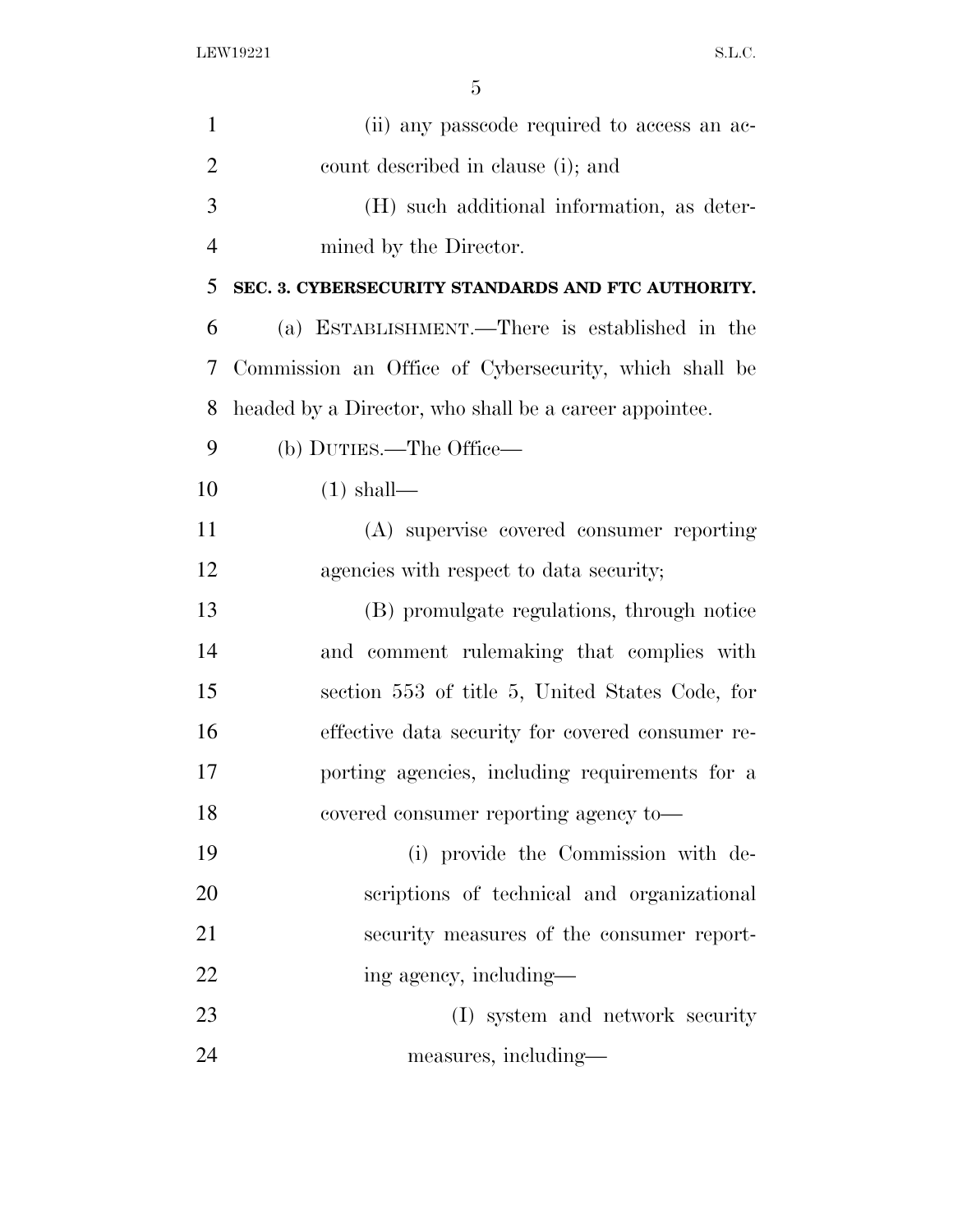| $\mathbf{1}$   | (aa) asset management, in-    |
|----------------|-------------------------------|
| $\overline{2}$ | cluding—                      |
| 3              | (AA) an inventory of          |
| $\overline{4}$ | devices of the covered con-   |
| 5              | sumer reporting agency that   |
| 6              | authorized to access<br>are   |
| $\overline{7}$ | data maintained by the cov-   |
| 8              | ered<br>consumer reporting    |
| 9              | agency;                       |
| 10             | (BB) an inventory of          |
| 11             | software that is authorized   |
| 12             | by the covered consumer re-   |
| 13             | porting agency to access      |
| 14             | data maintained by the cov-   |
| 15             | ered<br>consumer reporting    |
| 16             | agency, including application |
| 17             | whitelisting; and             |
| 18             | (CC) secure configura-        |
| 19             | tions for hardware and soft-  |
| 20             | ware of the covered con-      |
| 21             | sumer reporting agency;       |
| 22             | (bb) network management       |
| 23             | and monitoring, including—    |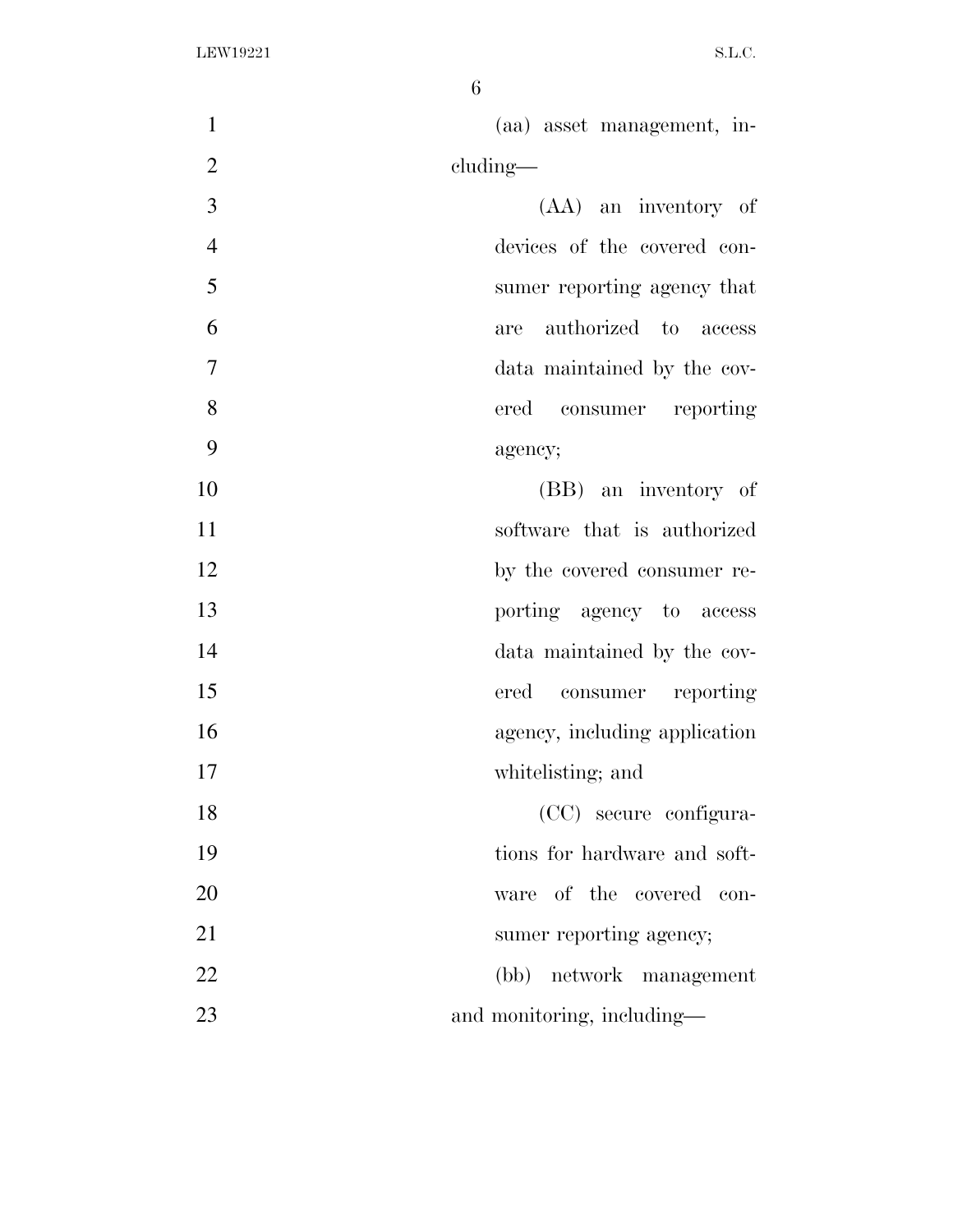| (AA) mapped data<br>$\mathbf{1}$              |
|-----------------------------------------------|
| $\overline{2}$<br>flows, including functional |
| 3<br>mission mapping;                         |
| $\overline{4}$<br>(BB) maintenance,           |
| 5<br>monitoring, and analysis of              |
| 6<br>audit logs;                              |
| $(CC)$ network seg-<br>7                      |
| 8<br>mentation; and                           |
| 9<br>(DD) local and remote                    |
| 10<br>access privileges, defined              |
| 11<br>and managed; and                        |
| 12<br>(cc) application manage-                |
| 13<br>ment, including—                        |
| 14<br>(AA) continuous vulner-                 |
| 15<br>ability assessment and reme-            |
| 16<br>diation;                                |
| 17<br>(BB) server application                 |
| 18<br>hardening;                              |
| 19<br>(CC) vulnerability han-                 |
| 20<br>dling, such as coordinated              |
| 21<br>vulnerability disclosure pol-           |
| 22<br>icy; and                                |
| 23<br>(DD) patch manage-                      |
| 24<br>ment, including at, or near,            |
| 25<br>dashboards<br>real-time<br>οf           |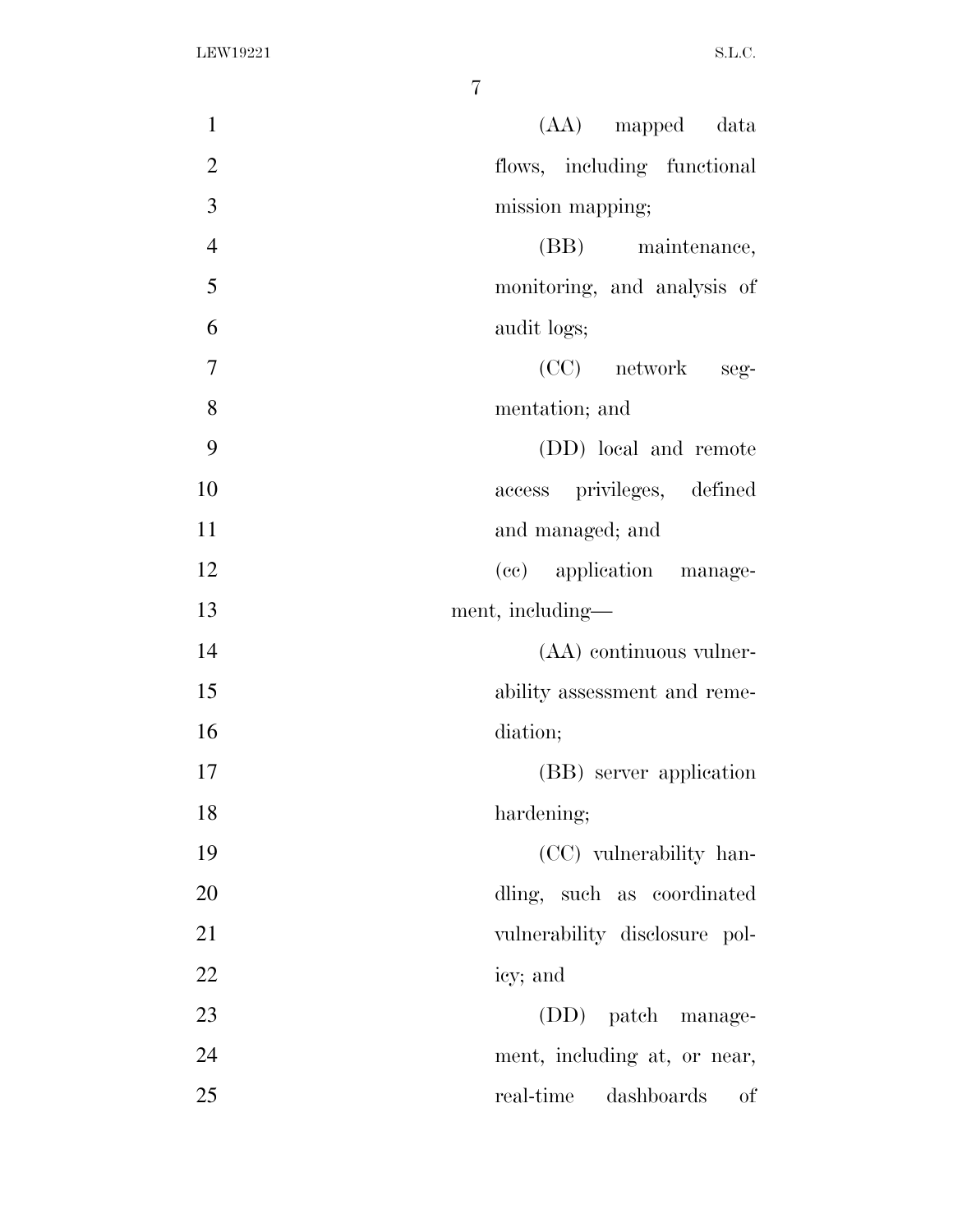| $\mathbf{1}$   | patch implementation across                   |
|----------------|-----------------------------------------------|
| $\overline{2}$ | network hosts; and                            |
| 3              | (II) data security measures, in-              |
| $\overline{4}$ | cluding—                                      |
| 5              | (aa) data-centric security                    |
| 6              | mechanisms such as format-pre-                |
| 7              | serving encryption, cryptographic             |
| 8              | data-splitting, and data-tagging              |
| 9              | and lineage;                                  |
| 10             | (bb) encryption for data at                   |
| 11             | rest;                                         |
| 12             | (cc) encryption for data in                   |
| 13             | transit;                                      |
| 14             | (dd) systemwide data mini-                    |
| 15             | mization evaluations and policies;            |
| 16             | and                                           |
| 17             | (ee) data recovery capability;                |
| 18             | (ii) employ reasonable technical meas-        |
| 19             | ures and corporate governance processes       |
| 20             | for continuous monitoring of data, intru-     |
| 21             | sion detection, and continuous evaluation     |
| 22             | and timely patching of vulnerabilities;       |
| 23             | (iii) employ reasonable technical meas-       |
| 24             | ures and corporate governance processes       |
| 25             | that satisfy and exceed all relevant data se- |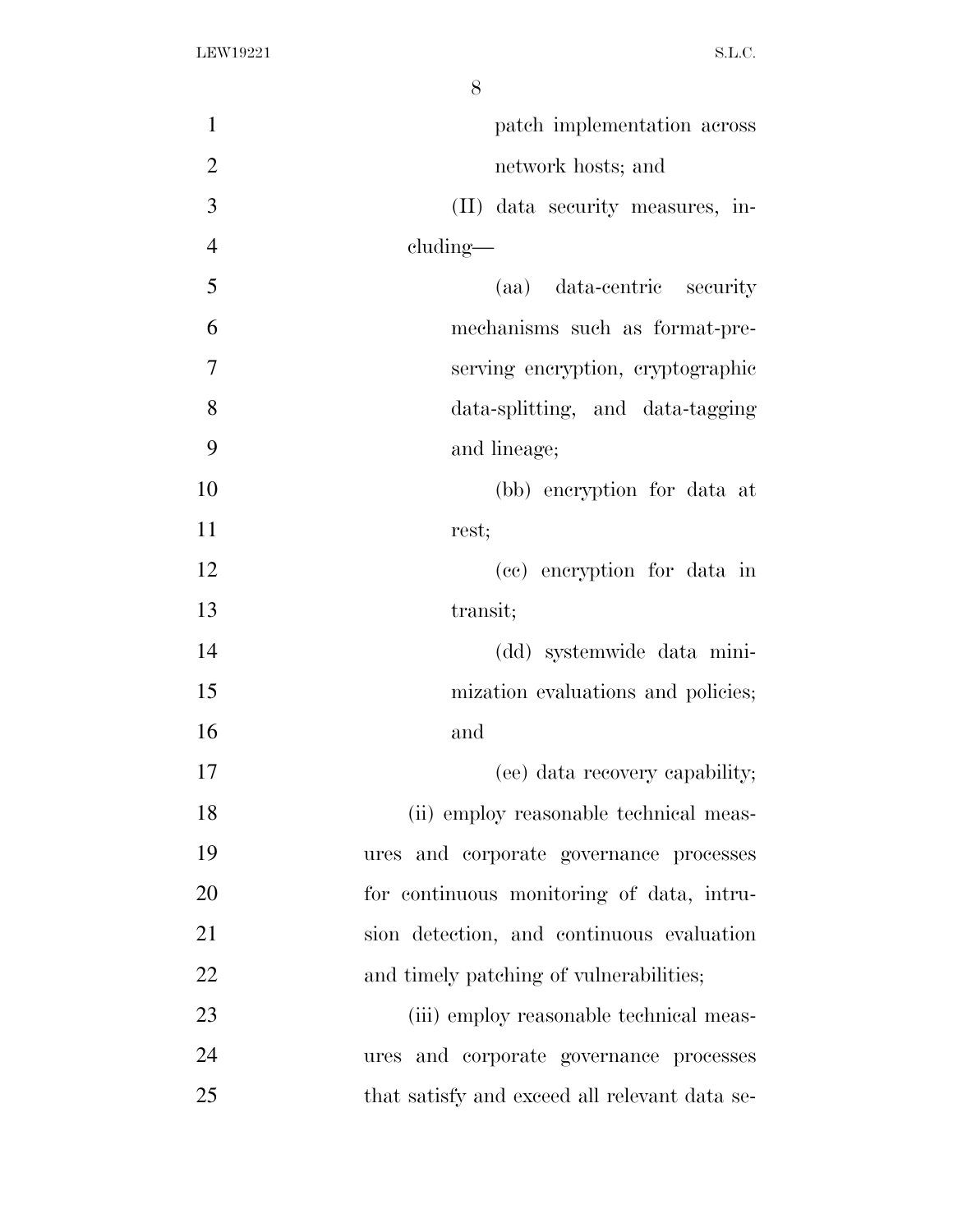| $\mathbf{1}$   | curity policy recommendations contained in        |
|----------------|---------------------------------------------------|
| $\mathbf{2}$   | the framework of the National Institute of        |
| 3              | and Technology entitled<br>Standards              |
| $\overline{4}$ | "Framework for Improving Critical Infra-          |
| 5              | structure Cybersecurity", dated February          |
| 6              | 12, 2014, or any successor thereto, as de-        |
| $\tau$         | termined appropriate by the Office; and           |
| 8              | (iv) create and maintain documenta-               |
| 9              | tion demonstrating that the covered con-          |
| 10             | sumer reporting agency is employing the           |
| 11             | technical measures and corporate govern-          |
| 12             | ance processes described in clauses (ii) and      |
| 13             | (iii);                                            |
| 14             | (C) annually examine the data security            |
| 15             | measures of covered consumer reporting agen-      |
| 16             | cies for compliance with the requirements de-     |
| 17             | scribed in clauses (ii) and (iii) of subparagraph |
| 18             | (B);                                              |
| 19             | (D) investigate any covered consumer re-          |
| 20             | porting agency if the Office has reason to sus-   |
| 21             | $pect$ —                                          |
| 22             | (i) a covered breach has occurred and             |
| 23             | the covered consumer reporting agency was         |
| 24             | subject to the covered breach; or                 |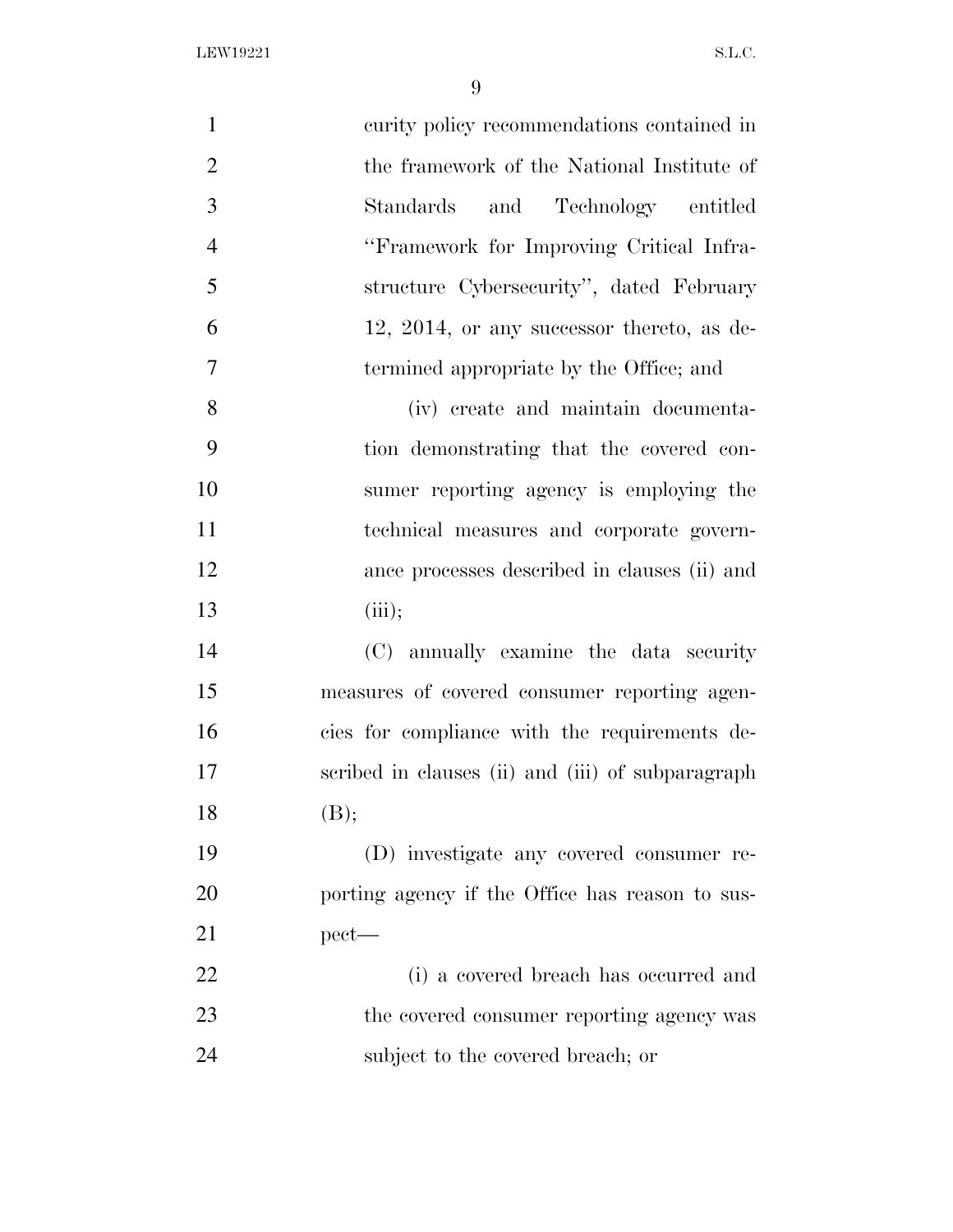| $\mathbf{1}$   | (ii) the covered consumer reporting               |
|----------------|---------------------------------------------------|
| $\overline{2}$ | agency is not in compliance with the re-          |
| 3              | quirements described in clauses (ii) and          |
| $\overline{4}$ | (iii) of subparagraph $(B)$ ;                     |
| 5              | (E) after consultation with members of the        |
| 6              | technical and academic communities, develop a     |
| 7              | rigorous, repeatable methodology—                 |
| 8              | (i) for evaluating, testing, and meas-            |
| 9              | uring effective data security practices of        |
| 10             | covered consumer reporting agencies; and          |
| 11             | (ii) that employs forms of static and             |
| 12             | dynamic software analysis and penetration         |
| 13             | testing;                                          |
| 14             | (F) submit to Congress an annual report           |
| 15             | on the findings of each investigation carried out |
| 16             | under subparagraph (D) during the year cov-       |
| 17             | ered by the report that includes a statement of   |
| 18             | how Congress could enhance the authorities of     |
| 19             | the Office in order to assist the Office in car-  |
| 20             | rying out the duties of the Office under this     |
| 21             | Act;                                              |
| 22             | (G) determine whether covered consumer            |
| 23             | reporting agencies are complying with the re-     |
| 24             | quirements described in clauses (ii) and (iii) of |
| 25             | subparagraph $(B)$ ; and                          |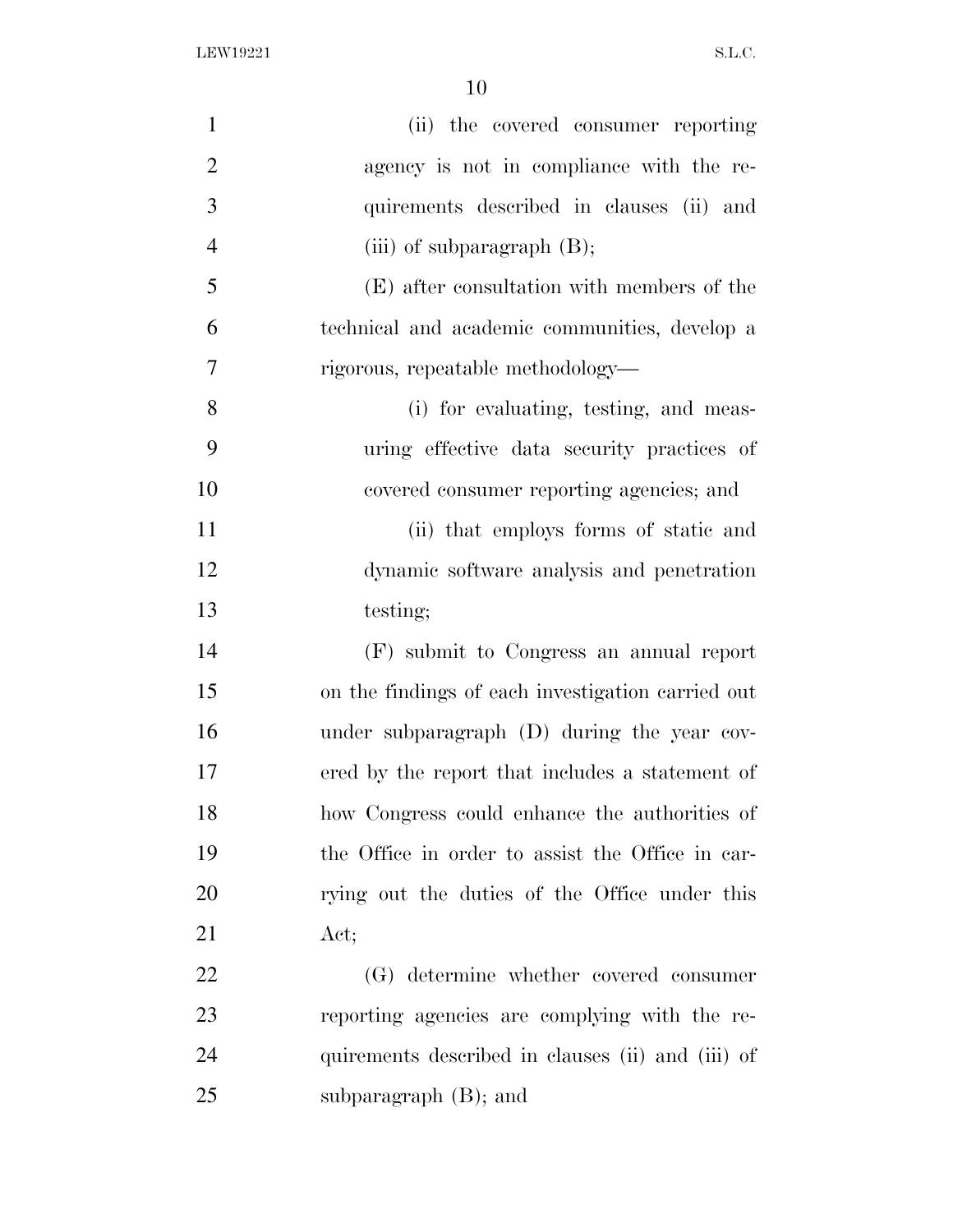| $\mathbf{1}$   | (H) coordinate with the National Institute            |
|----------------|-------------------------------------------------------|
| $\overline{2}$ | of Standards and Technology and the National          |
| 3              | Cybersecurity and Communications Integration          |
| $\overline{4}$ | Center of the Department of Homeland Secu-            |
| 5              | rity; and                                             |
| 6              | $(2)$ may—                                            |
| 7              | (A) investigate any covered breach to de-             |
| 8              | termine if the covered consumer reporting agen-       |
| 9              | cy that was subject to the covered breach was         |
| 10             | in compliance with the requirements described         |
| 11             | in clauses (ii) and (iii) of paragraph $(1)(B)$ as    |
| 12             | of the date on which the covered breach oc-           |
| 13             | curred; and                                           |
| 14             | (B) if the Director has reason to believe             |
| 15             | that any covered consumer reporting agency is         |
| 16             | violating, or in the immediate future will vio-       |
| 17             | late, a requirement described in clause (ii) or       |
| 18             | (iii) of paragraph $(1)$ , bring a suit in an appro-  |
| 19             | priate district court of the United States to en-     |
| 20             | join any such act or practice.                        |
| 21             | $(c)$ STAFF.—                                         |
| 22             | (1) IN GENERAL.—The Director shall, without           |
| 23             | regard to the civil service laws and regulations, ap- |
| 24             | point such personnel, including computer security re- |
| 25             | searchers and practitioners with technical expertise  |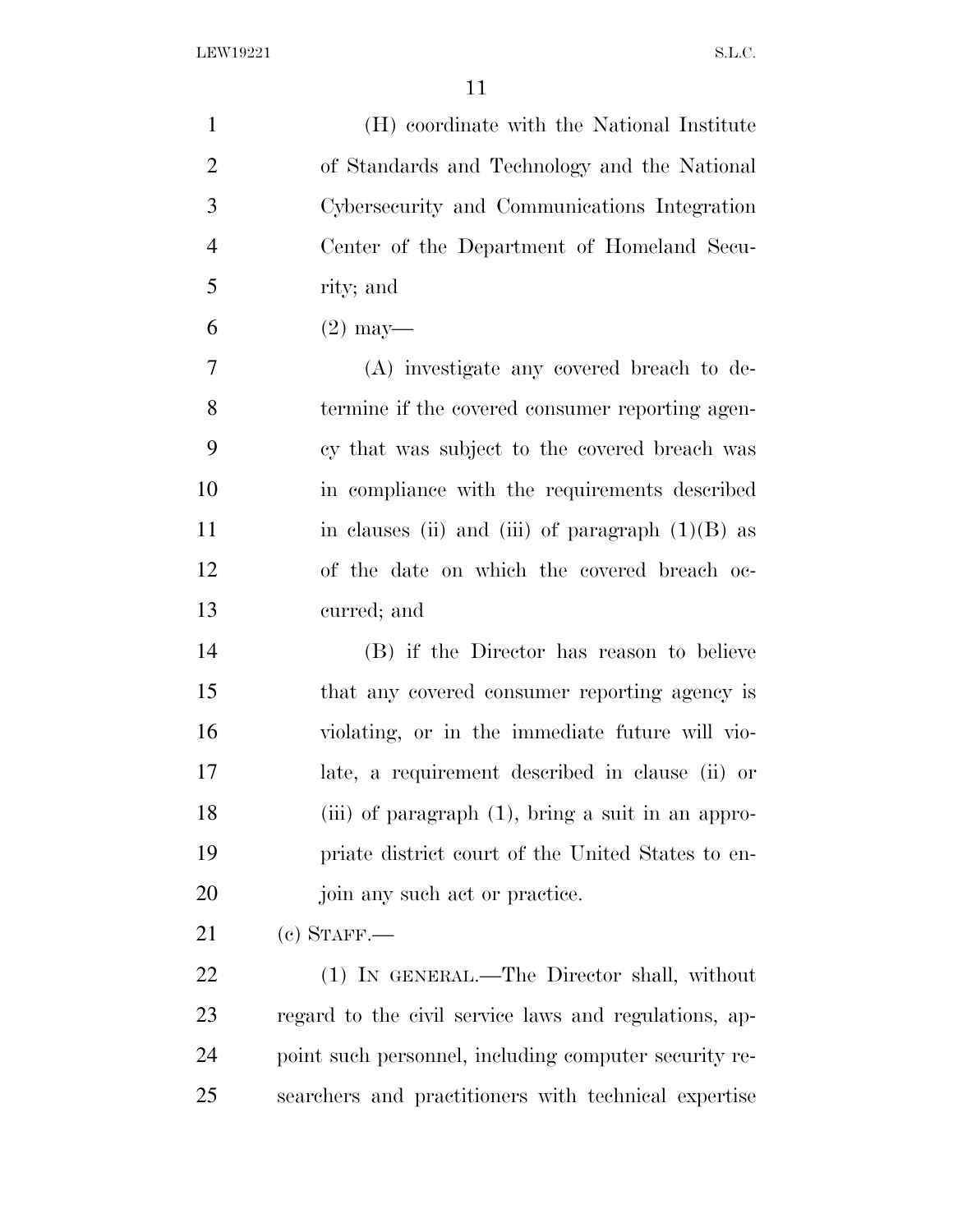| $\mathbf{1}$   | in computer science, engineering, and cybersecurity, |
|----------------|------------------------------------------------------|
| $\overline{2}$ | as the Director determines are necessary to carry    |
| 3              | out the duties of the Office.                        |
| $\overline{4}$ | $(2)$ DETAILS.—                                      |
| 5              | (A) IN GENERAL.—An employee of the Na-               |
| 6              | tional Institute of Standards and Technology,        |
| 7              | the Bureau of Consumer Financial Protection,         |
| 8              | or the National Cybersecurity and Communica-         |
| 9              | tions Integration Center of the Department of        |
| 10             | Homeland Security may be detailed to the Of-         |
| 11             | fice, without reimbursement.                         |
| 12             | (B) CIVIL SERVICE STATUS AND PRIVI-                  |
| 13             | $LEGE$ .—Detail under subparagraph $(A)$ shall be    |
| 14             | without interruption or loss of the civil service    |
| 15             | status or privilege of the employee who is de-       |
| 16             | tailed to the Office.                                |
| 17             | SEC. 4. NOTIFICATION AND ENFORCEMENT.                |
| 18             | (a) NOTIFICATION.—                                   |
| 19             | (1) NOTIFICATION TO THE COMMISSION AND               |
| 20             | RELEVANT FEDERAL LAW ENFORCEMENT AND IN-             |
| 21             | TELLIGENCE AGENCIES.-                                |
| 22             | (A) NOTIFICATION TO THE COMMISSION.—                 |
| 23             | Except as provided in paragraph $(3)$ , not later    |
| 24             | than 10 days after the date on which a covered       |
| 25             | breach occurs, any covered consumer reporting        |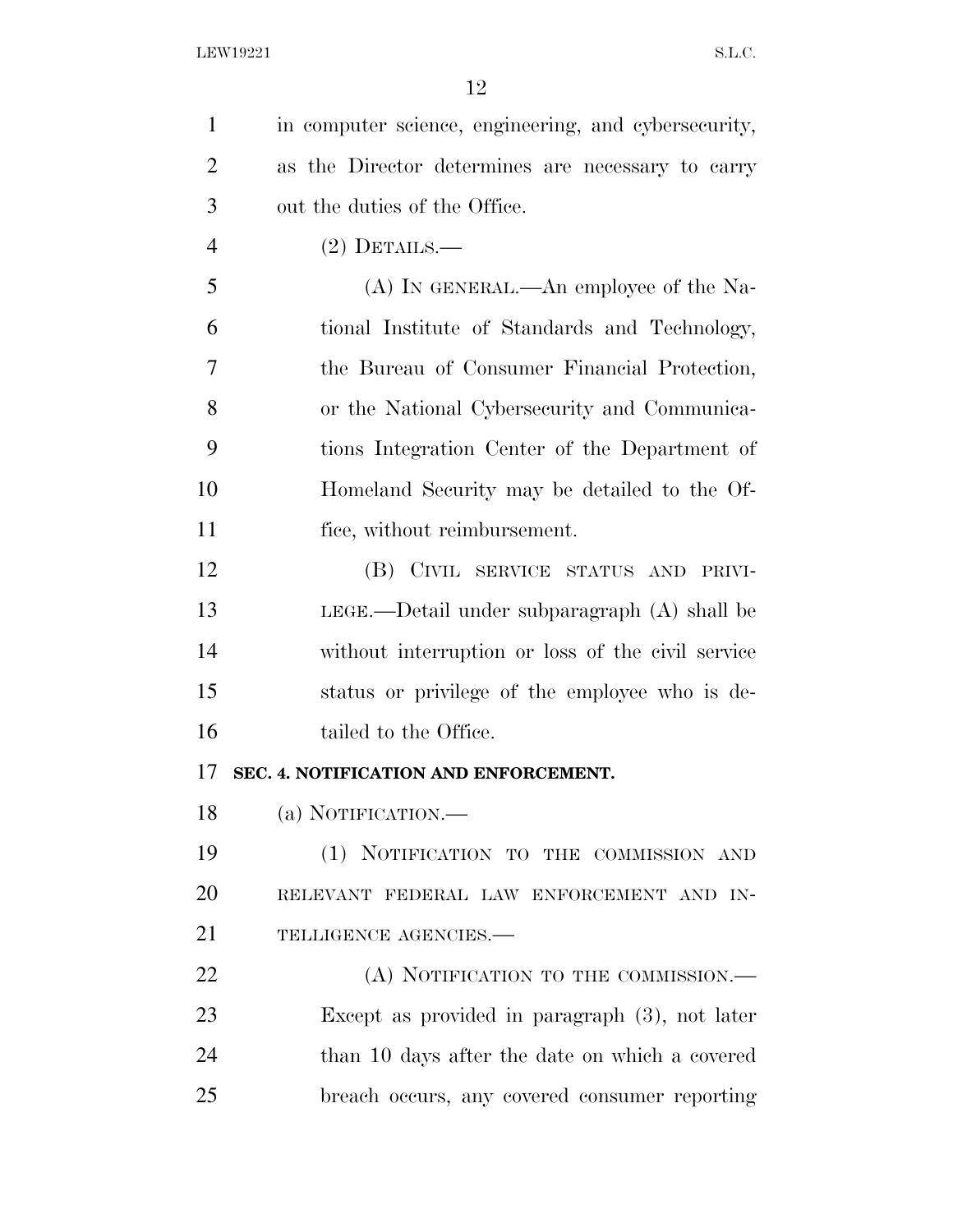| $\mathbf{1}$   | agency that was subject to the covered breach     |
|----------------|---------------------------------------------------|
| $\overline{2}$ | shall notify the Commission of the covered        |
| 3              | breach.                                           |
| $\overline{4}$ | (B) NOTIFICATION TO RELEVANT FED-                 |
| 5              | ERAL LAW ENFORCEMENT AND INTELLIGENCE             |
| 6              | AGENCIES.—Not later than 10 days after the        |
| 7              | date on which the Commission receives a notifi-   |
| 8              | cation under subparagraph (A) that a covered      |
| 9              | breach has occurred, the Commission shall—        |
| 10             | (i) notify the relevant Federal law en-           |
| 11             | forcement agencies and intelligence agen-         |
| 12             | cies that the covered breach has occurred;        |
| 13             | and                                               |
| 14             | (ii) with respect to the covered breach,          |
| 15             | consult with the relevant Federal law en-         |
| 16             | forcement agencies and intelligence agen-         |
| 17             | cies, as appropriate.                             |
| 18             | (2) NOTIFICATION TO AFFECTED CONSUMERS            |
| 19             | AND THE PUBLIC.-                                  |
| 20             | (A) In GENERAL.—Except as provided in             |
| 21             | paragraph $(3)$ , on an expeditious and practical |
| 22             | timeline, as determined appropriate by the        |
| 23             | Commission, a covered consumer reporting          |
| 24             | agency that is subject to a covered breach        |
| 25             | shall—                                            |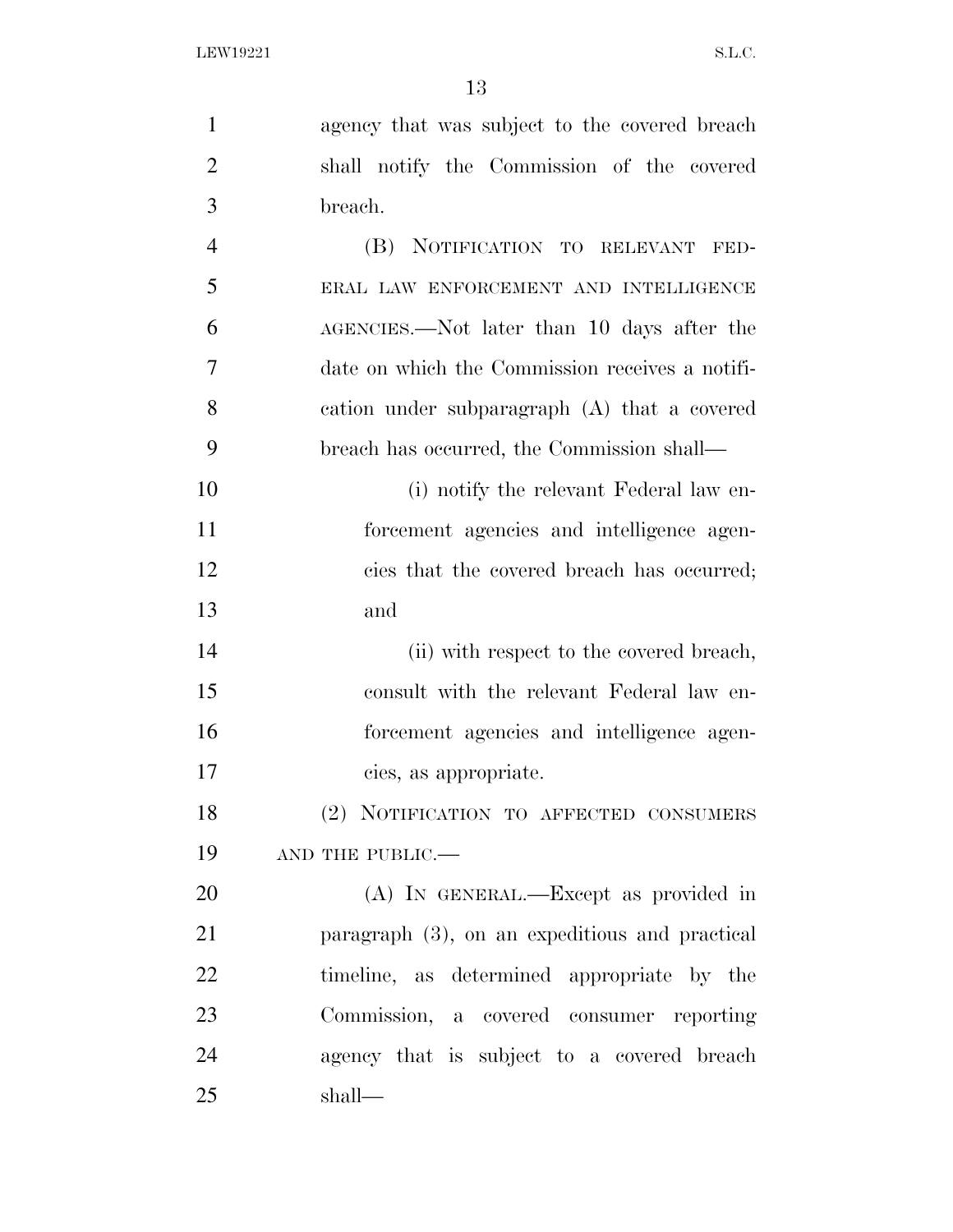| $\mathbf{1}$   | (i) submit to each affected consumer             |
|----------------|--------------------------------------------------|
| $\overline{2}$ | with respect to whom the covered con-            |
| 3              | sumer reporting agency holds a piece of          |
| $\overline{4}$ | personally identifying information a notifi-     |
| 5              | cation regarding the covered breach that         |
| 6              | complies with subparagraph (B); and              |
| $\overline{7}$ | (ii) publish on the internet website of          |
| 8              | the covered consumer reporting agency a          |
| 9              | notice that contains a statement of—             |
| 10             | (I) the information described in                 |
| 11             | clauses (i) and (ii) of subparagraph             |
| 12             | $(B)$ and subclauses $(I)$ and $(II)$ of         |
| 13             | clause (iii) of that subparagraph; and           |
| 14             | (II) the steps that the covered                  |
| 15             | consumer reporting agency is taking              |
| 16             | to notify the affected consumers de-             |
| 17             | scribed in clause (i) regarding the cov-         |
| 18             | ered breach.                                     |
| 19             | (B) NOTIFICATION TO AFFECTED CON-                |
| 20             | SUMERS.—In a notification to affected con-       |
| 21             | sumers under subparagraph $(A)(i)$ , the covered |
| 22             | consumer reporting agency submitting the noti-   |
| 23             | fication shall include a statement of—           |
| 24             | (i) the fact that the covered breach             |
| 25             | occurred;                                        |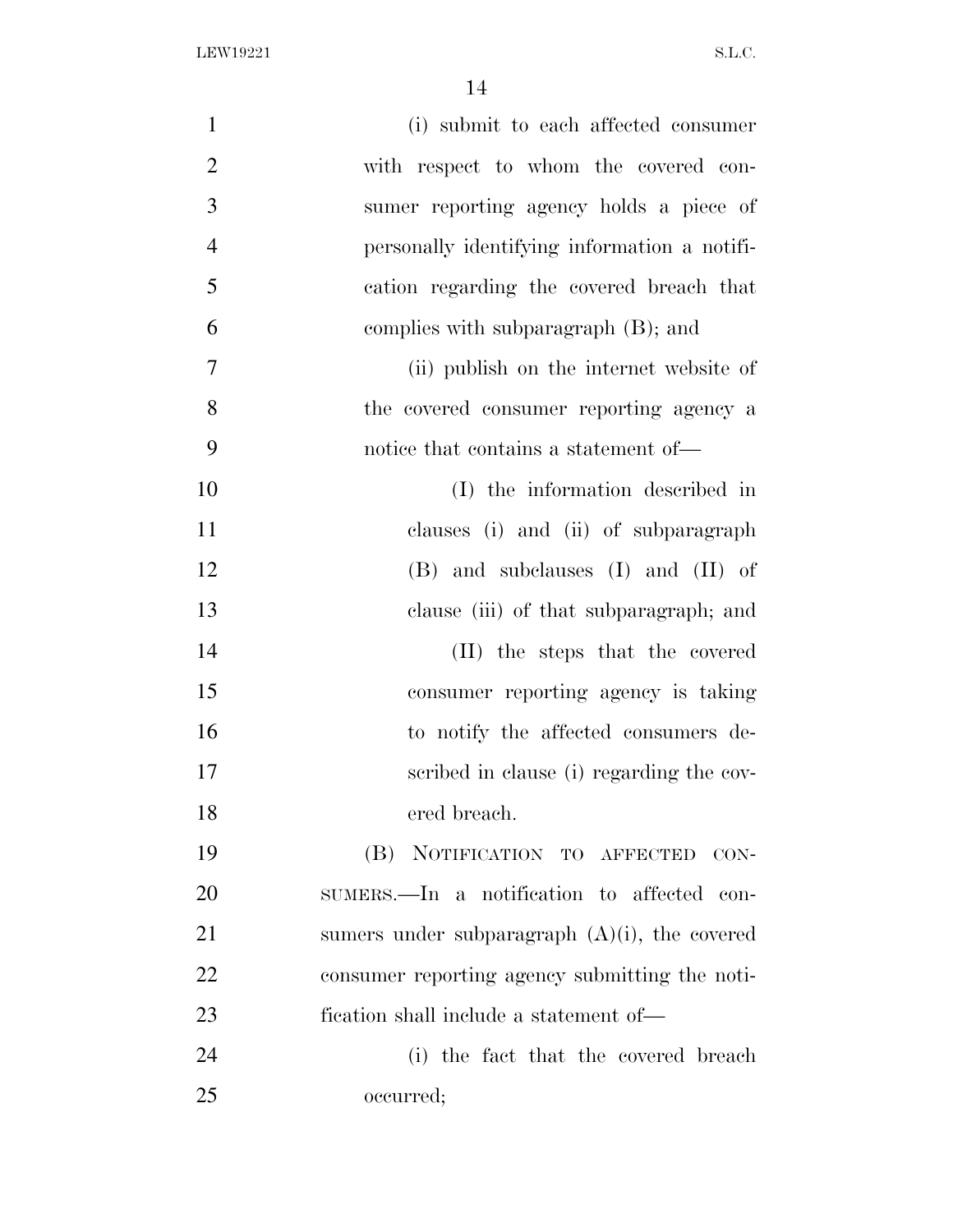| $\mathbf{1}$   | (ii) the approximate date on which the         |
|----------------|------------------------------------------------|
| $\overline{2}$ | covered breach occurred; and                   |
| 3              | (iii) with respect to the covered              |
| $\overline{4}$ | breach—                                        |
| 5              | (I) the number of affected con-                |
| 6              | sumers;                                        |
| 7              | (II) the measures that the cov-                |
| 8              | ered consumer reporting agency is              |
| 9              | taking to remedy the covered breach;           |
| 10             | and                                            |
| 11             | (III) the potential risks created              |
| 12             | by the covered breach, a list of which         |
| 13             | the covered consumer reporting agen-           |
| 14             | cy shall develop in consultation with          |
| 15             | the Office.                                    |
| 16             | (3) DELAY OF NOTIFICATION AUTHORIZED FOR       |
| 17             | LAW ENFORCEMENT OR NATIONAL SECURITY PUR-      |
| 18             | POSES.                                         |
| 19             | (A) NOTIFICATION BY LAW ENFORCEMENT            |
| 20             | AGENCY OR INTELLIGENCE AGENCY.—If a Fed-       |
| 21             | eral law enforcement agency or intelligence    |
| 22             | agency to which the Commission has provided    |
| 23             | notice under paragraph $(1)(B)(i)$ determines  |
| 24             | that the notification required under paragraph |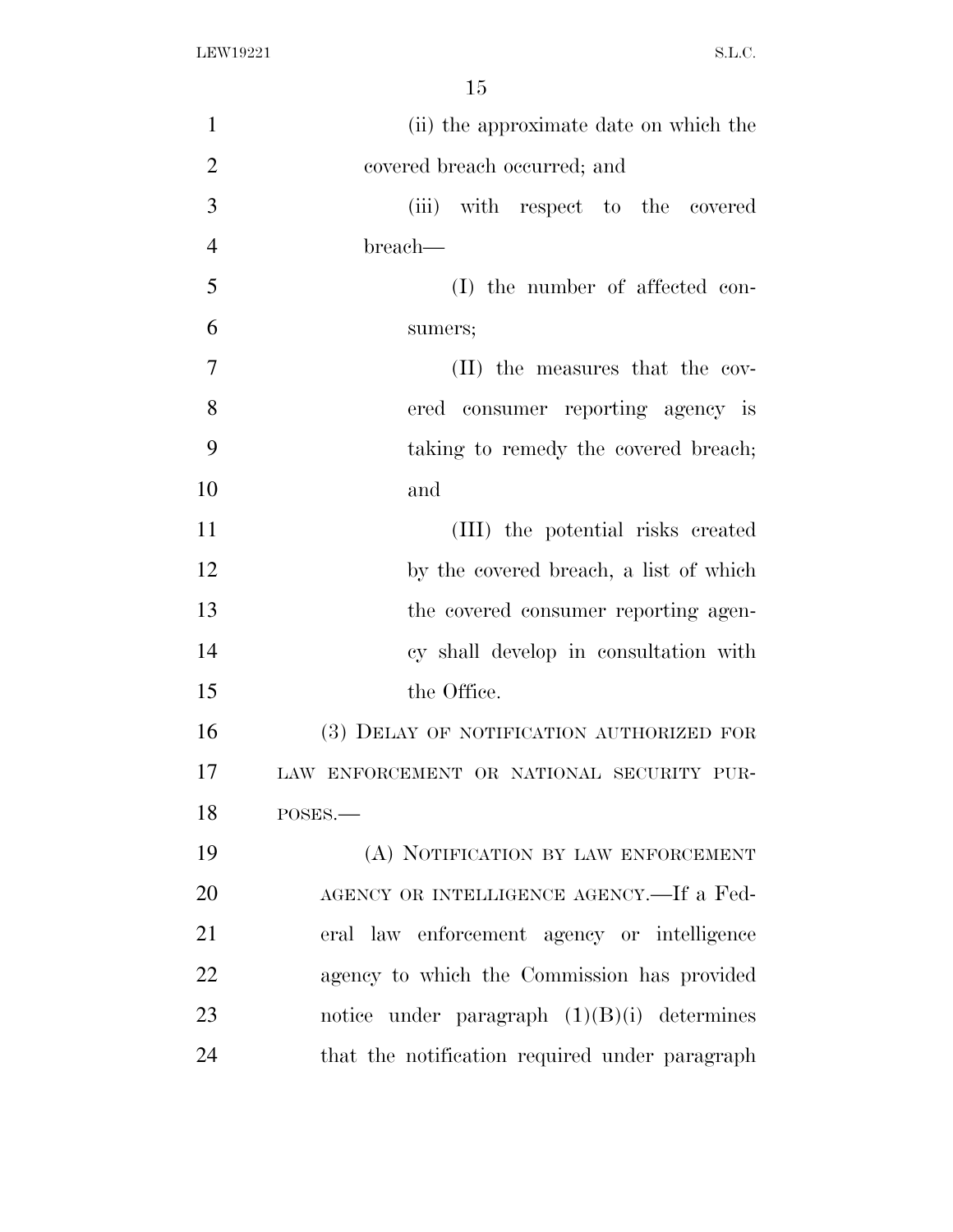| $\mathbf{1}$   | (2) may impede a criminal investigation or na-     |
|----------------|----------------------------------------------------|
| $\overline{2}$ | tional security activity—                          |
| 3              | (i) the Federal law enforcement agen-              |
| $\overline{4}$ | cy or intelligence agency shall provide writ-      |
| 5              | ten notice to the Commission and the cov-          |
| 6              | ered consumer reporting agency that was            |
| 7              | subject to the covered breach that is the          |
| 8              | subject of the notification that states—           |
| 9              | (I) that the notification required                 |
| 10             | under paragraph (2) shall be delayed               |
| 11             | for law enforcement or national secu-              |
| 12             | rity purposes; and                                 |
| 13             | (II) the date on which the delay                   |
| 14             | imposed under subclause (I) shall end;             |
| 15             | and                                                |
| 16             | (ii) subject to subparagraph $(B)$ , the           |
| 17             | covered consumer reporting agency that             |
| 18             | was subject to the covered breach shall            |
| 19             | delay notification under paragraph (2)             |
| 20             | until the date described in clause $(i)(II)$ of    |
| 21             | this subparagraph.                                 |
| 22             | (B)<br>EXTENDED DELAY OF NOTIFICA-                 |
| 23             | TION.—If the notification required under para-     |
| 24             | graph $(2)$ is delayed under subparagraph $(A)$ of |
| 25             | this paragraph, a covered consumer reporting       |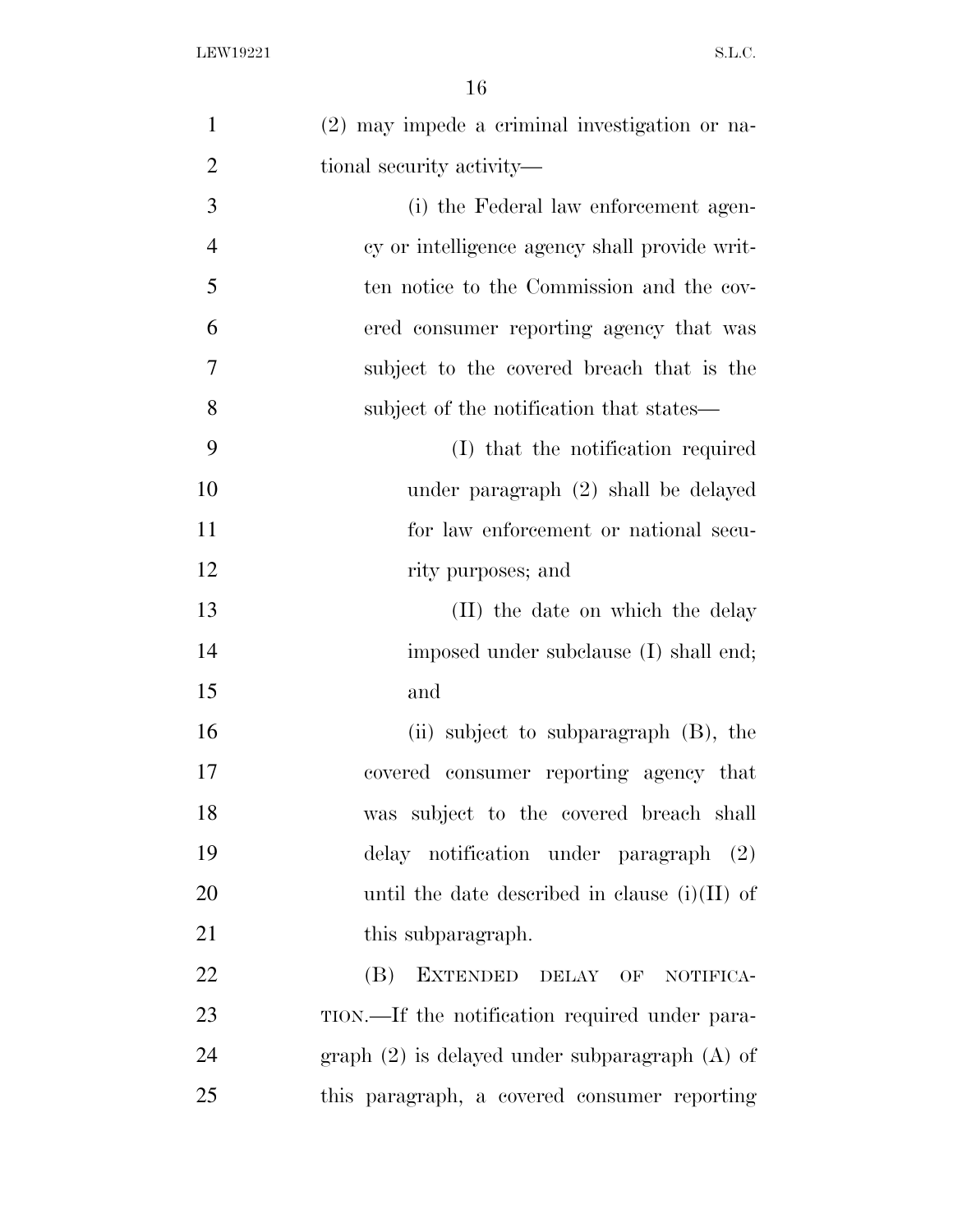| $\mathbf{1}$   | agency that is required to provide notice under     |
|----------------|-----------------------------------------------------|
| $\overline{2}$ | paragraph (2) shall provide that notice on an       |
| 3              | expeditious and practical timeline, as deter-       |
| $\overline{4}$ | mined appropriate by the Commission, after the      |
| 5              | date on which the law enforcement or national       |
| 6              | security delay under subparagraph (A) of this       |
| 7              | paragraph ends, unless a Federal law enforce-       |
| 8              | ment or intelligence agency to which the Com-       |
| 9              | mission has provided notice under paragraph         |
| 10             | $(1)(B)(i)$ provides written notification to the    |
| 11             | Commission and the covered consumer report-         |
| 12             | ing agency that states—                             |
| 13             | (i) that further delay is necessary;                |
| 14             | and                                                 |
| 15             | (ii) the date on which the further                  |
| 16             | delay shall end.                                    |
| 17             | (C) LAW ENFORCEMENT IMMUNITY.-No                    |
| 18             | non-constitutional cause of action shall lie in     |
| 19             | any court against any agency for acts relating      |
| 20             | to the delay of notification under subparagraph     |
| 21             | $(A)$ , or the extended delay of notification under |
| 22             | subparagraph (B), for law enforcement or na-        |
| 23             | tional security purposes.                           |
| 24             | (b) PENALTY.-                                       |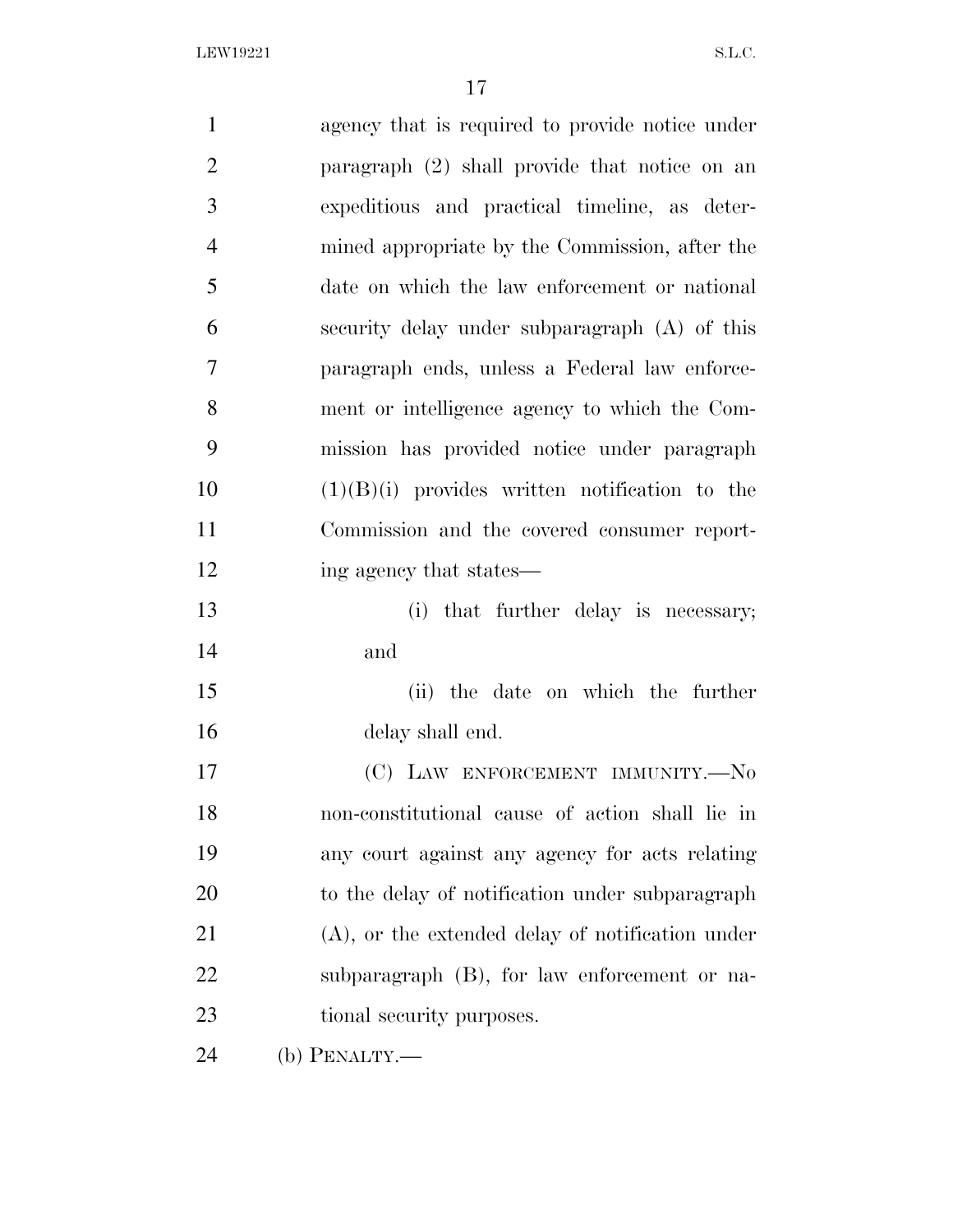| $\mathbf{1}$   | $(1)$ IN GENERAL.—In the event of a covered              |
|----------------|----------------------------------------------------------|
| $\overline{2}$ | breach, the Commission shall, not later than 30 days     |
| 3              | after the date on which the Commission receives no-      |
| $\overline{4}$ | tification of the covered breach under subsection        |
| 5              | $(a)(1)(A)$ , commence a civil action to recover a civil |
| 6              | penalty in an appropriate district court of the          |
| 7              | United States against the covered consumer report-       |
| 8              | ing agency that was subject to the covered breach.       |
| 9              | (2) DETERMINING PENALTY AMOUNT.—                         |
| 10             | (A) IN GENERAL.—Except as provided in                    |
| 11             | subparagraph (B), in determining the amount              |
| 12             | of a civil penalty under paragraph (1), the              |
| 13             | court shall impose a civil penalty on a covered          |
| 14             | consumer reporting agency of—                            |
| 15             | $(i)$ \$100 for each consumer for whom                   |
| 16             | the first and last name, or the first initial            |
| 17             | of the first name and last name, and 1                   |
| 18             | other item of personally identifying infor-              |
| 19             | mation were exposed to an unauthorized                   |
| 20             | party; and                                               |
| 21             | (ii) in addition to the penalty imposed                  |
| 22             | under clause (i), an additional $$50$ for                |
| 23             | each item of personally identifying infor-               |
| 24             | mation of the consumer, other than an                    |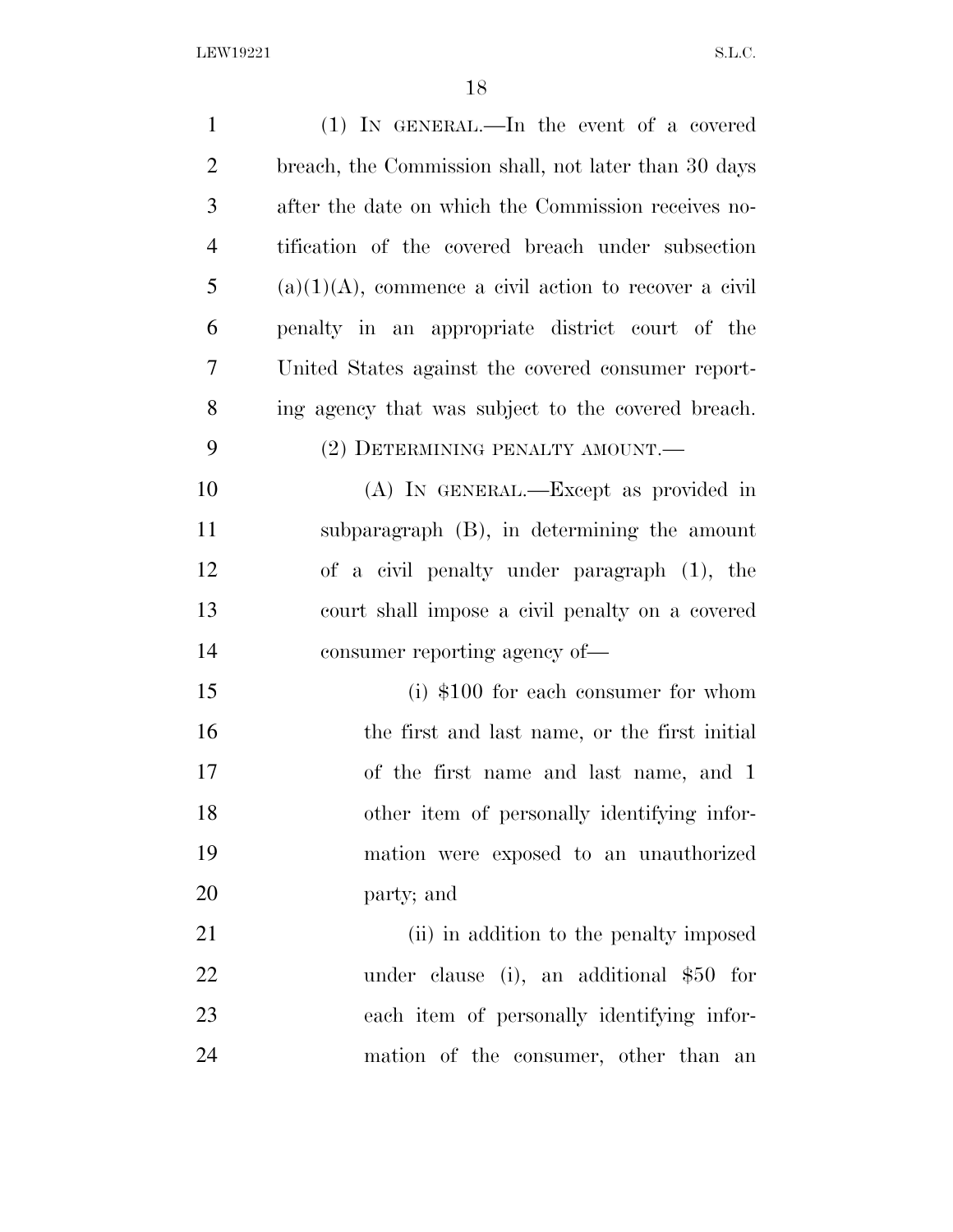1 item described in that clause, that was ex-**posed to an unauthorized party.** 

(B) EXCEPTION.—

 (i) IN GENERAL.—Except as provided in clause (ii), in an action commenced under this subsection, a court may not im- pose a civil penalty in an amount that is more than 50 percent of the gross revenue of the covered consumer reporting agency against which the action is brought for the fiscal year before the fiscal year in which 12 the covered consumer reporting agency be- came aware of the covered breach that is 14 the subject of the action.

 (ii) PENALTY DOUBLED.—In an ac-16 tion commenced under this subsection, the court shall impose a civil penalty on a cov- ered consumer reporting agency in an amount that is 2 times the amount of the penalty described in subparagraph (A), but not greater than 75 percent of the gross revenue of the covered consumer reporting agency for the fiscal year before the fiscal year in which the covered consumer report-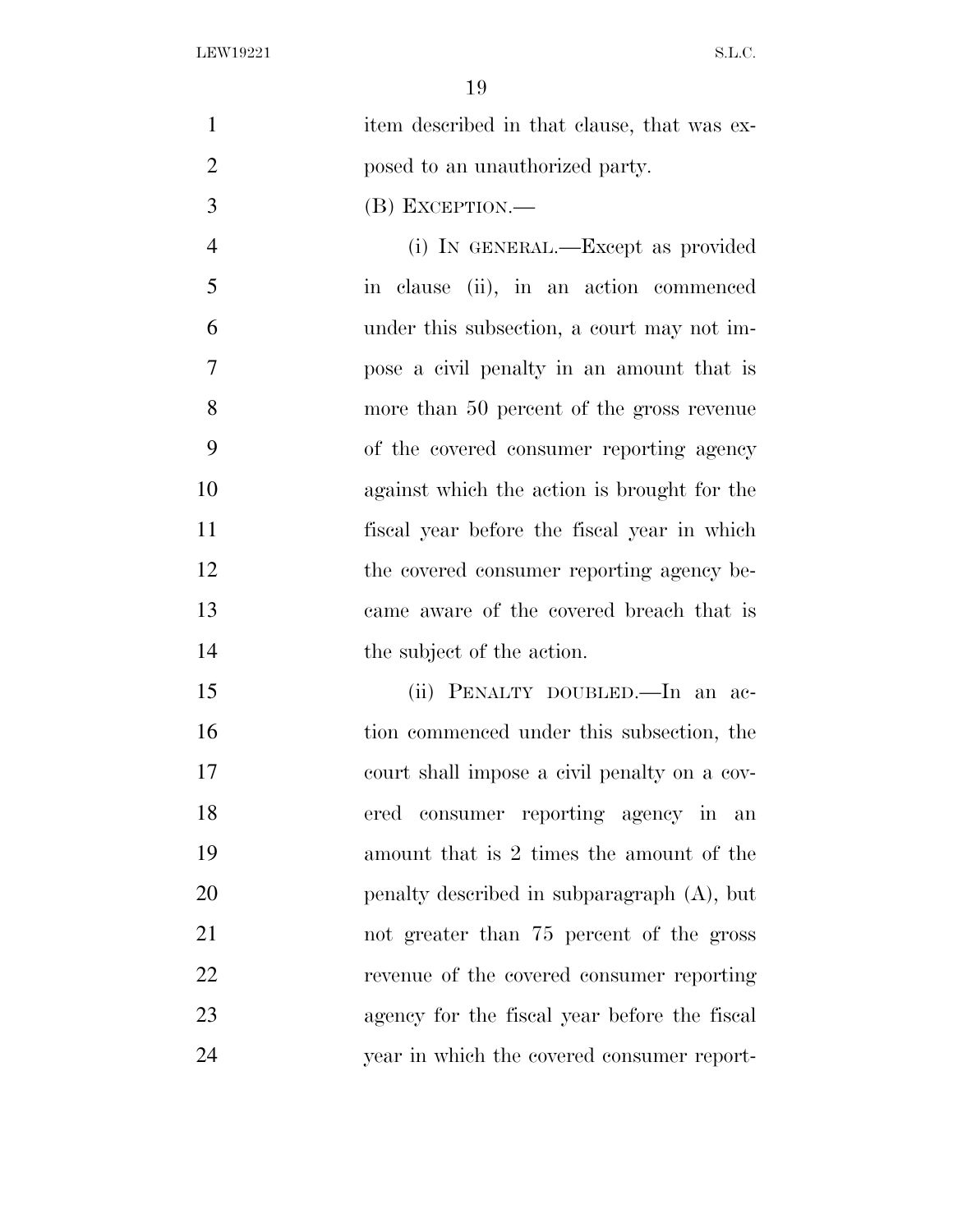| $\mathbf{1}$   | ing agency became aware of the covered                    |
|----------------|-----------------------------------------------------------|
| $\overline{2}$ | breach that is subject to the action, if—                 |
| 3              | (I) the covered consumer report-                          |
| $\overline{4}$ | ing agency fails to notify the Commis-                    |
| 5              | sion of the covered breach before the                     |
| 6              | deadline established under subsection                     |
| $\overline{7}$ | $(a)(1)(A);$ or                                           |
| 8              | (II) the covered consumer report-                         |
| 9              | ing agency violates any requirement                       |
| 10             | described in clause (ii) or (iii) of sec-                 |
| 11             | tion $3(b)(1)(B)$ .                                       |
| 12             | PROCEEDS OF THE PENALTIES. Of the<br>(3)                  |
| 13             | penalties imposed under this subsection—                  |
| 14             | $(A)$ 50 percent shall be used for cybersecu-             |
| 15             | rity research and inspections by the Office; and          |
| 16             | (B) 50 percent shall be used by the Office                |
| 17             | to be divided fairly among consumers affected             |
| 18             | by the covered breach.                                    |
| 19             | (4) NO PREEMPTION.—Nothing in this sub-                   |
| 20             | section shall preclude an action by a consumer under      |
| 21             | State or other Federal law.                               |
| 22             | (c) INJUNCTIVE RELIEF.—The Commission, acting             |
| 23             | through the Office, may bring suit in an appropriate dis- |
| 24             | trict court of the United States or in the United States  |
| 25             | court of any territory to require a covered consumer re-  |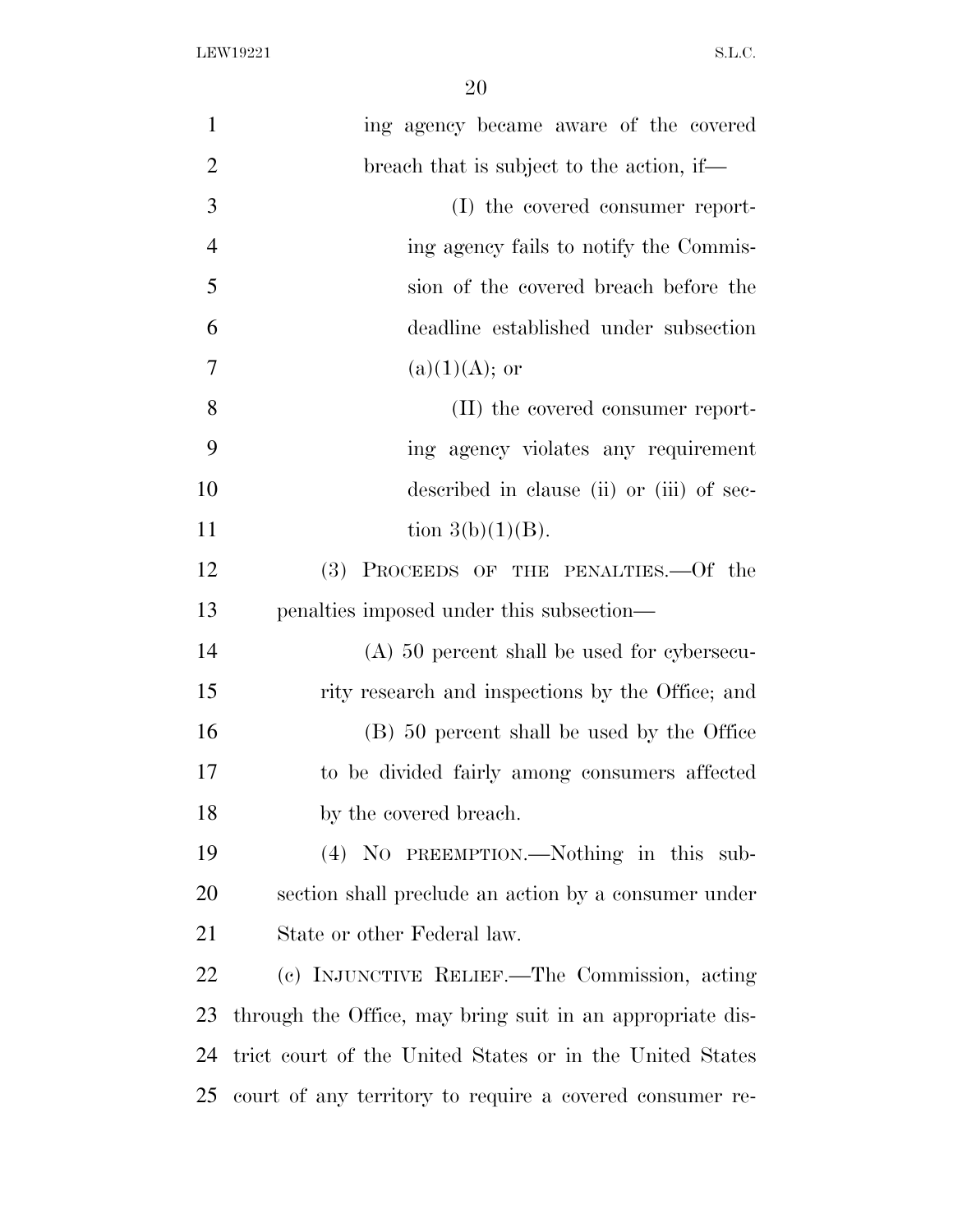porting agency to implement or correct a particular secu- rity measure in order to promote effective security in ac- cordance with the requirements described in clauses (ii) 4 and (iii) of section  $3(b)(1)(B)$ .

#### **SEC. 5. AMENDMENTS TO THE GRAMM-LEACH-BLILEY ACT.**

 (a) ENFORCEMENT RELATING TO DISCLOSURE OF NONPUBLIC PERSONAL INFORMATION.—Section  $505(a)(7)$  of the Gramm-Leach-Bliley Act  $(15 \text{ U.S.C.})$  $6805(a)(7)$  is amended by inserting ", including any con- sumer reporting agency that compiles and maintains files on consumers on a nationwide basis (as defined in section 603(p) of the Fair Credit Reporting Act (15 U.S.C. 13 1681a(p)))" before the period at the end.

 (b) DEFINITIONS RELATING TO DISCLOSURE OF NONPUBLIC PERSONAL INFORMATION.—Section 509(3) of the Gramm-Leach-Bliley Act (15 U.S.C. 6809(3)) is amended by adding at the end the following:

18 "(E) CONSUMER REPORTING AGENCIES SPECIFICALLY INCLUDED.—The term 'financial institution' includes any consumer reporting agency that compiles and maintains files on consumers on a nationwide basis (as defined in section 603(p) of the Fair Credit Reporting Act  $(15 \text{ U.S.C. } 1681a(p)))$ .".